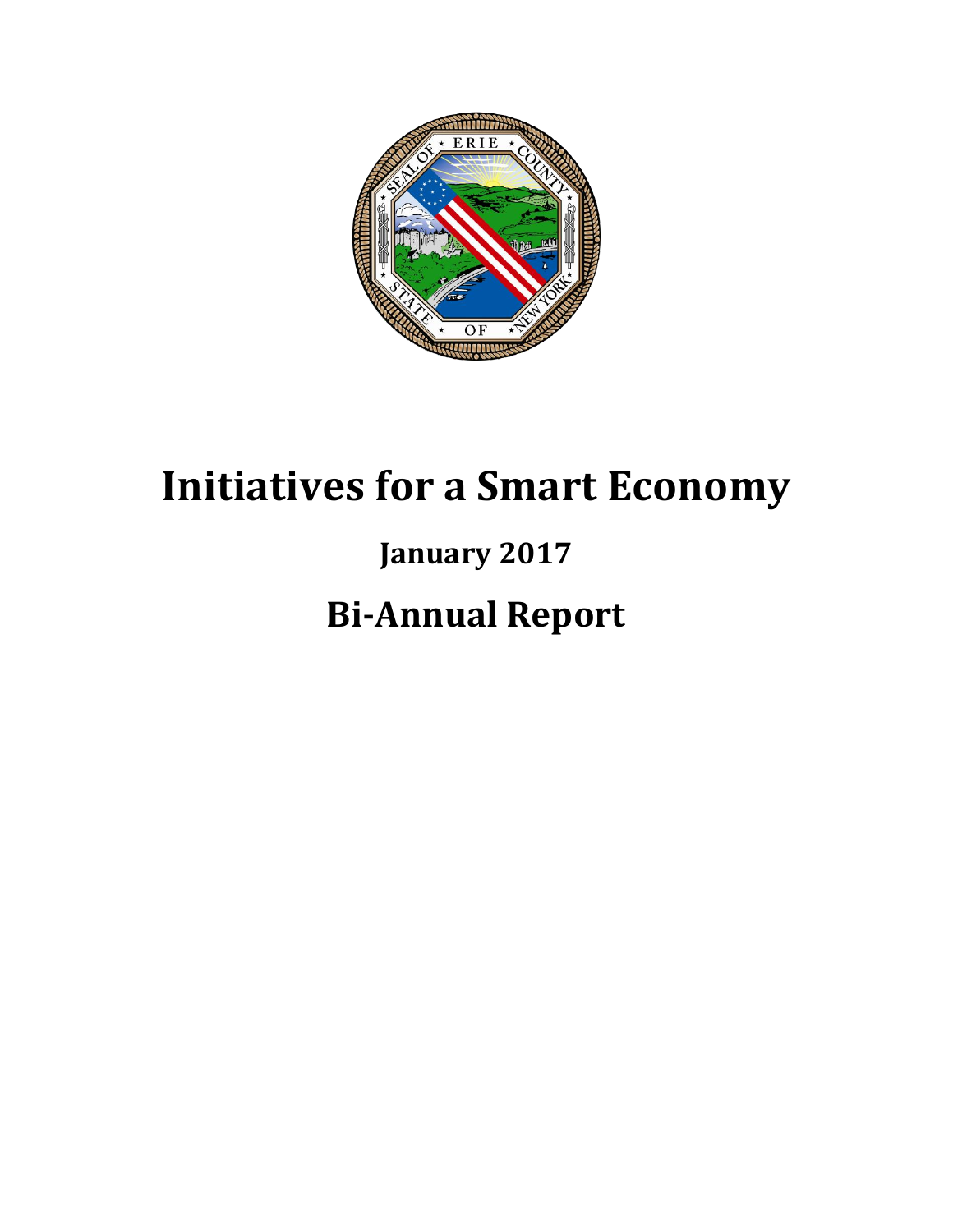

### **MEMORANDUM COUNTY OF ERIE OFFICE OF THE COUNTY EXECUTIVE**

| TO:   | Mark C. Poloncarz, Erie County Executive<br>Maria Whyte, Deputy County Executive<br>Erie County Legislature |
|-------|-------------------------------------------------------------------------------------------------------------|
| FROM: | Andrew Federick                                                                                             |
| DATF: | January 2017                                                                                                |
| RE:   | Initiatives for a Smart Economy – 2016 Bi-annual Reports                                                    |

In January of 2017, departmental staff provided updated reports on the 64 initiatives comprising *Initiatives for a Smart Economy* for the time period of July 1, 2016 – December 31, 2016. This memo will summarize the reports and highlight the successes already achieved as well as any areas of concern.

Please refer to the attached spreadsheet for a complete listing of the initiatives and the status of each. A full compilation of the reports is also available for your review.

#### Completed Initiatives

To date, 32 initiatives have been fully completed (up from 27 at time of the previous bi-annual report), representing 50% of the total, including recently completed initiatives 3.33, which called for the ECIDA to support a series of entrepreneurial boot camps; 3.64, which called for the establishment of a Western New York sustainable business roundtable; and 4.57, which aimed at creating public access along the Buffalo River corridor.

#### In Progress Initiatives

Twenty-eight of the remaining 32 initiatives are in progress, representing 87% of the total remaining to be completed. There are initiatives in progress in all twelve sectors. Six of the in-progress initiatives are at least 80% complete, which should lead to the total number of completed initiatives to substantially increase again within the next six months. Three of the in-progress initiatives are classified as "on-going" or "annual" obligations and are unlikely to ever be classified as completed.

See the attached spreadsheet for notes on individual projects, including a summary of the current status of each project by initiative supervisors.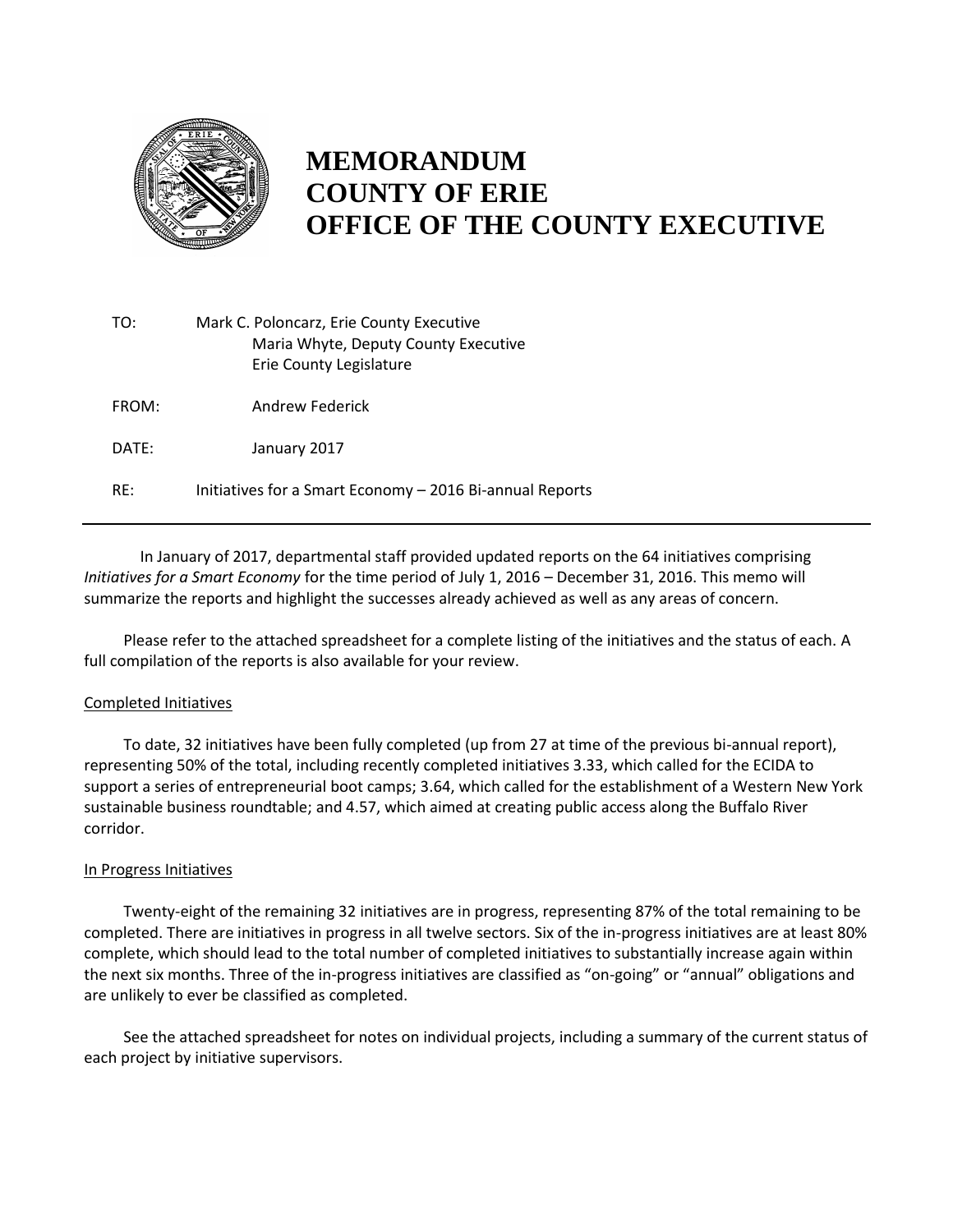#### Initiatives Not Yet Begun

Four initiatives have not yet begun, representing 6% of the total. The four initiatives that haven't been started are generally evenly distributed throughout the sectors. However, there are no yet-to-be-started initiatives in Entrepreneurship, Agriculture, Tourism, ECIDA Reform, Land Development or Quality of Life.

#### **Conclusion**

Of the 64 initiatives, a total of 60 (94%) are completed or in progress. Substantial progress has been made since the last bi-annual report and further progress is expected by the next reporting period, which will be January 1, 2017 – June 30, 2017.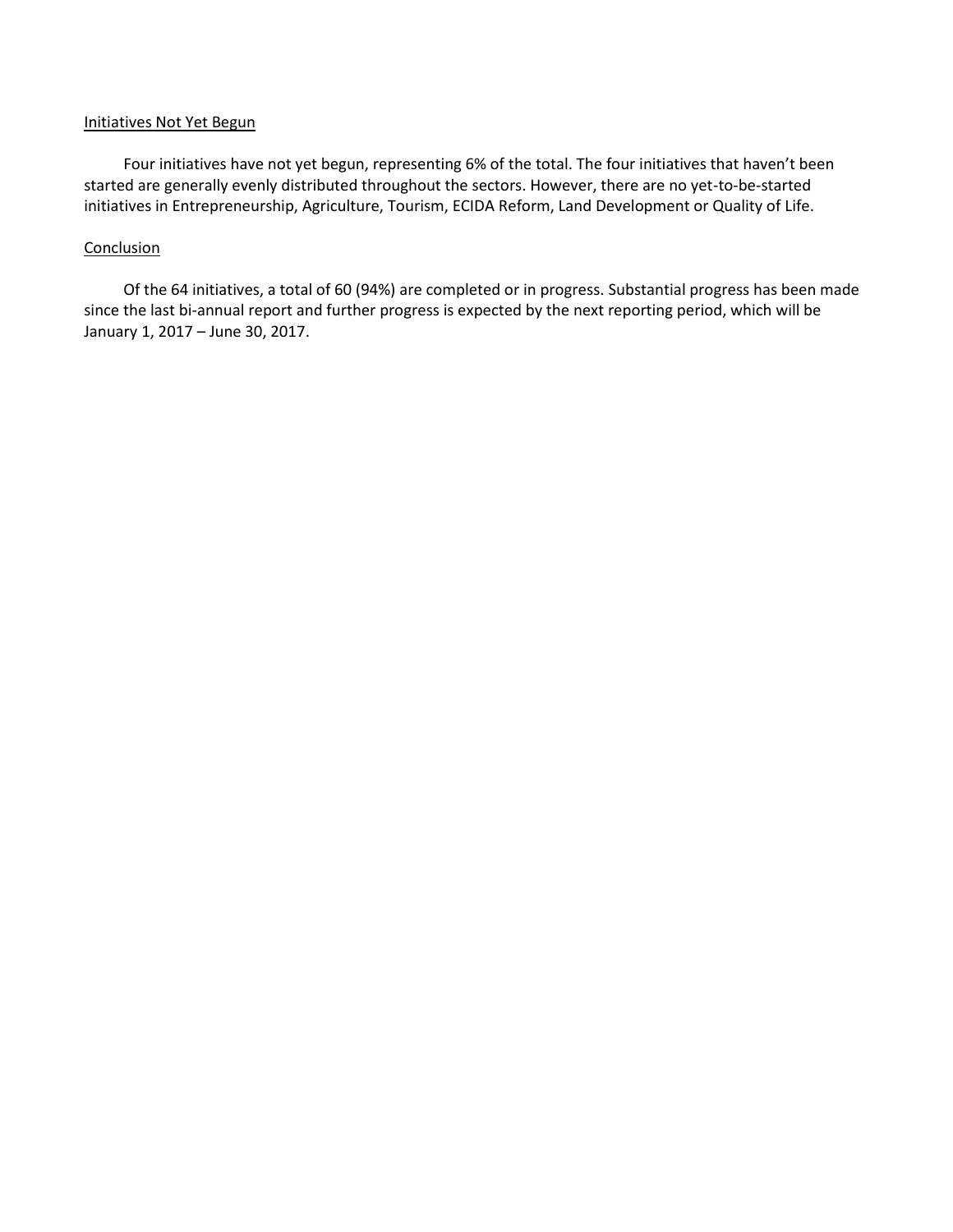#### **I4SE January 2017 Bi-Annual Report**

| <b>Initiative</b><br><b>Number</b> | <b>Sector</b>            | Initiative                                                                              | Department   | Complete           | In<br><b>Progress</b> | Not Yet  <br><b>Begun</b> | $\%$<br>at last<br>report | complete  % complete at<br>this report       | <b>Notes</b>                                                                                                                                                                                                                |  |
|------------------------------------|--------------------------|-----------------------------------------------------------------------------------------|--------------|--------------------|-----------------------|---------------------------|---------------------------|----------------------------------------------|-----------------------------------------------------------------------------------------------------------------------------------------------------------------------------------------------------------------------------|--|
| <b>Completed</b>                   |                          |                                                                                         |              |                    |                       |                           |                           |                                              |                                                                                                                                                                                                                             |  |
| 3.12                               | Workforce<br>Development | Regional<br>Workforce<br>Advancement<br>Center - Buffalo<br>Billion/<br>Advance Buffalo | <b>WIB</b>   | X                  |                       |                           | 100%                      | 100%                                         |                                                                                                                                                                                                                             |  |
| 3.16                               | Workforce<br>Development | Workforce<br>Development<br><b>Summits</b>                                              | <b>WIB</b>   | $\pmb{\times}$     |                       |                           | 100%                      | 100%<br>(Annual<br>Summits will<br>continue) |                                                                                                                                                                                                                             |  |
| 3.22                               | Smart Growth             | Main Street Blight<br>Demolition                                                        | <b>DEP</b>   | X                  |                       |                           | 100%                      | 100%                                         |                                                                                                                                                                                                                             |  |
| 3.22.2                             | Smart Growth             | Former BOCES<br><b>Building</b><br>Demolition/<br><b>Main Street</b><br>Reconstruction  |              | $\mathsf{x}$       |                       |                           | 100%                      | 100%                                         |                                                                                                                                                                                                                             |  |
| 3.22.3                             | Smart Growth             | City of<br>Lackawanna, Ridge<br>Road Friendship<br><b>House Demolition</b>              |              | X                  |                       |                           | 100%                      | 100%                                         |                                                                                                                                                                                                                             |  |
| 3.24                               | Smart Growth             | Niagara River<br><b>Greenway Funding</b>                                                | <b>DEP</b>   | X                  |                       |                           | 100%                      | 100%                                         |                                                                                                                                                                                                                             |  |
| 3.32                               | Entrepreneurship         | Support of<br>LaunchNY                                                                  | <b>ECIDA</b> | X                  |                       |                           | 100%                      | 100%                                         |                                                                                                                                                                                                                             |  |
| 3.33                               | Entrepreneurship         | Entrepreneurship<br>Boot camp Event                                                     | <b>ECIDA</b> | $\pmb{\times}$     |                       |                           | 75%                       |                                              | 100% The project<br>consisted of the<br><b>ECIDA</b> supporting<br>four entrepreneurial<br>events in<br>partnership with<br>UB's WIN incubator<br>program, and as of<br>August 4 the fourth<br>and final event was<br>held. |  |
| 3.41                               | Agriculture              | Agribusiness Park                                                                       | <b>DEP</b>   | X                  |                       |                           | 100%                      | 100%                                         |                                                                                                                                                                                                                             |  |
| 3.43                               | Agriculture              | Food Hub<br><b>Feasibility Study</b>                                                    | <b>DEP</b>   | $\pmb{\mathsf{X}}$ |                       |                           | 100%                      | 100%                                         |                                                                                                                                                                                                                             |  |
| 3.44                               | Agriculture              | Food Policy<br>Council                                                                  | Health       | X                  |                       |                           | 100%                      | 100%                                         |                                                                                                                                                                                                                             |  |
| 3.45                               | Agriculture              | Regional<br><b>Agricultural Brand</b>                                                   | <b>DEP</b>   | $\mathsf X$        |                       |                           | 100%                      | 100%                                         |                                                                                                                                                                                                                             |  |
| 3.46                               | Agriculture              | Agritourism                                                                             | <b>DEP</b>   | X                  |                       |                           | 100%                      | 100%                                         |                                                                                                                                                                                                                             |  |
| 3.61                               | Energy                   | Erie County Energy DEP<br>Management<br>Office                                          |              | $\mathsf X$        |                       |                           | 100%                      | 100%                                         |                                                                                                                                                                                                                             |  |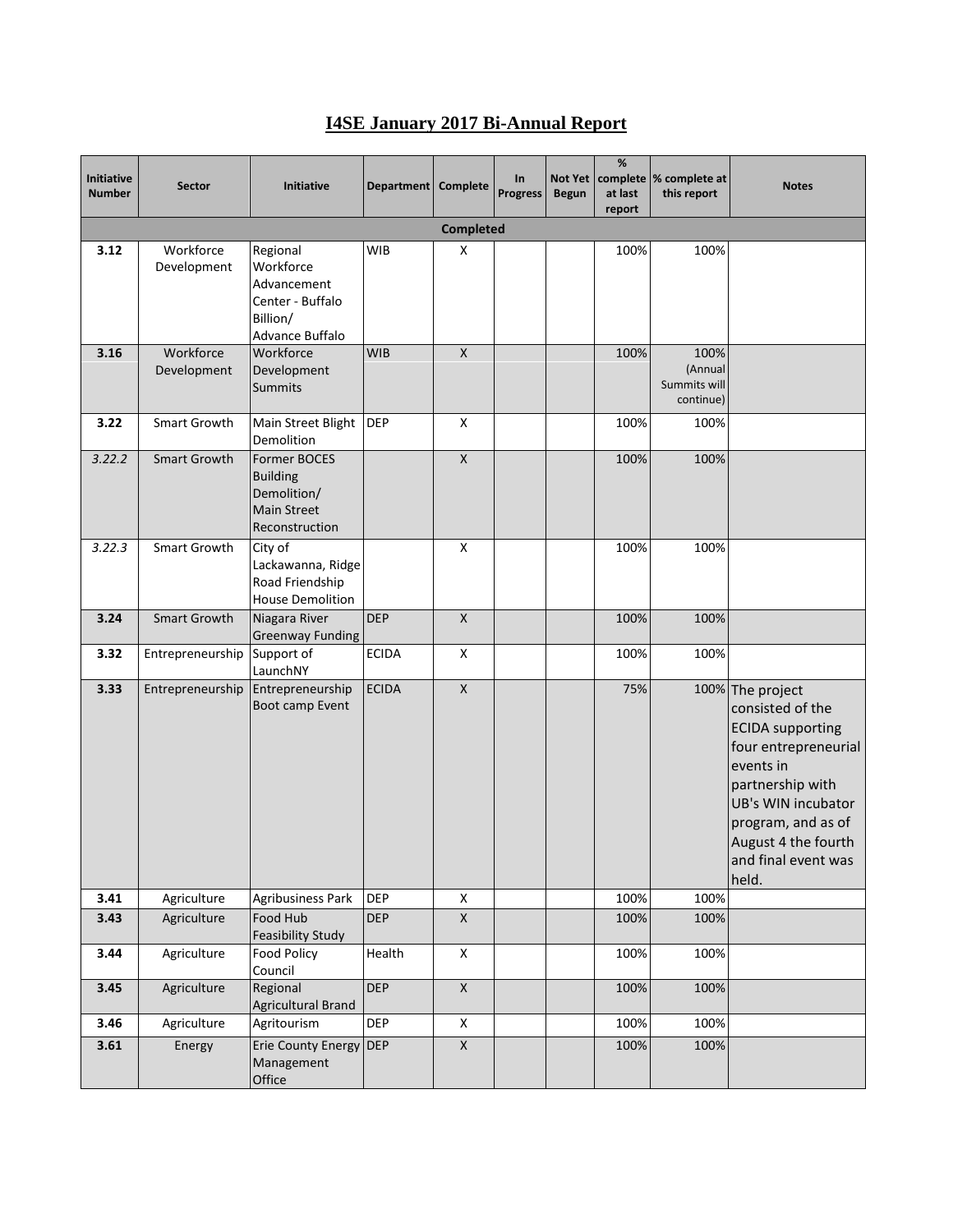| 3.62 | Energy | Interdepartmental      | DEP        |                    | $\overline{\mathbf{x}}$ | 40% | 100% As outlined in the  |
|------|--------|------------------------|------------|--------------------|-------------------------|-----|--------------------------|
|      |        | Green Team             |            |                    |                         |     | Initiatives for a        |
|      |        |                        |            |                    |                         |     | Smart Economy, this      |
|      |        |                        |            |                    |                         |     | project is               |
|      |        |                        |            |                    |                         |     | completed. That is,      |
|      |        |                        |            |                    |                         |     | a Green Team has         |
|      |        |                        |            |                    |                         |     | been established         |
|      |        |                        |            |                    |                         |     | and has included all     |
|      |        |                        |            |                    |                         |     |                          |
|      |        |                        |            |                    |                         |     | departments              |
|      |        |                        |            |                    |                         |     | including those          |
|      |        |                        |            |                    |                         |     | managed by other         |
|      |        |                        |            |                    |                         |     | elected officials,       |
|      |        |                        |            |                    |                         |     | such as the              |
|      |        |                        |            |                    |                         |     | Legislature, District    |
|      |        |                        |            |                    |                         |     | Attorney, Sheriff        |
|      |        |                        |            |                    |                         |     | and Clerk. The           |
|      |        |                        |            |                    |                         |     | Green Team met           |
|      |        |                        |            |                    |                         |     | monthly throughout       |
|      |        |                        |            |                    |                         |     | 2016 and identified      |
|      |        |                        |            |                    |                         |     | projects related to      |
|      |        |                        |            |                    |                         |     | energy use, solid        |
|      |        |                        |            |                    |                         |     | waste, and fleet         |
|      |        |                        |            |                    |                         |     | management. Many         |
|      |        |                        |            |                    |                         |     | of those projects        |
|      |        |                        |            |                    |                         |     | have been initiated,     |
|      |        |                        |            |                    |                         |     | while others are in      |
|      |        |                        |            |                    |                         |     | the planning             |
|      |        |                        |            |                    |                         |     | process.                 |
| 3.64 | Energy | <b>WNY Sustainable</b> | <b>DEP</b> | $\pmb{\mathsf{X}}$ |                         | 70% | 100% Through Empire      |
|      |        | <b>Business</b>        |            |                    |                         |     | State Development,       |
|      |        | Roundtable             |            |                    |                         |     | Erie County secured      |
|      |        |                        |            |                    |                         |     | U.S. Environmental       |
|      |        |                        |            |                    |                         |     | <b>Protection Agency</b> |
|      |        |                        |            |                    |                         |     | grant funding to         |
|      |        |                        |            |                    |                         |     | help the local           |
|      |        |                        |            |                    |                         |     | business                 |
|      |        |                        |            |                    |                         |     | community                |
|      |        |                        |            |                    |                         |     | establish the WNY        |
|      |        |                        |            |                    |                         |     | Sustainable              |
|      |        |                        |            |                    |                         |     | <b>Business</b>          |
|      |        |                        |            |                    |                         |     | Roundtable. Over         |
|      |        |                        |            |                    |                         |     | the course of this       |
|      |        |                        |            |                    |                         |     | two year grant, Erie     |
|      |        |                        |            |                    |                         |     | County provided          |
|      |        |                        |            |                    |                         |     | staff support to the     |
|      |        |                        |            |                    |                         |     | Roundtable to            |
|      |        |                        |            |                    |                         |     | achieve the goal of      |
|      |        |                        |            |                    |                         |     | the initiative:          |
|      |        |                        |            |                    |                         |     | establish a business     |
|      |        |                        |            |                    |                         |     | organization             |
|      |        |                        |            |                    |                         |     | dedicated to             |
|      |        |                        |            |                    |                         |     | increasing the           |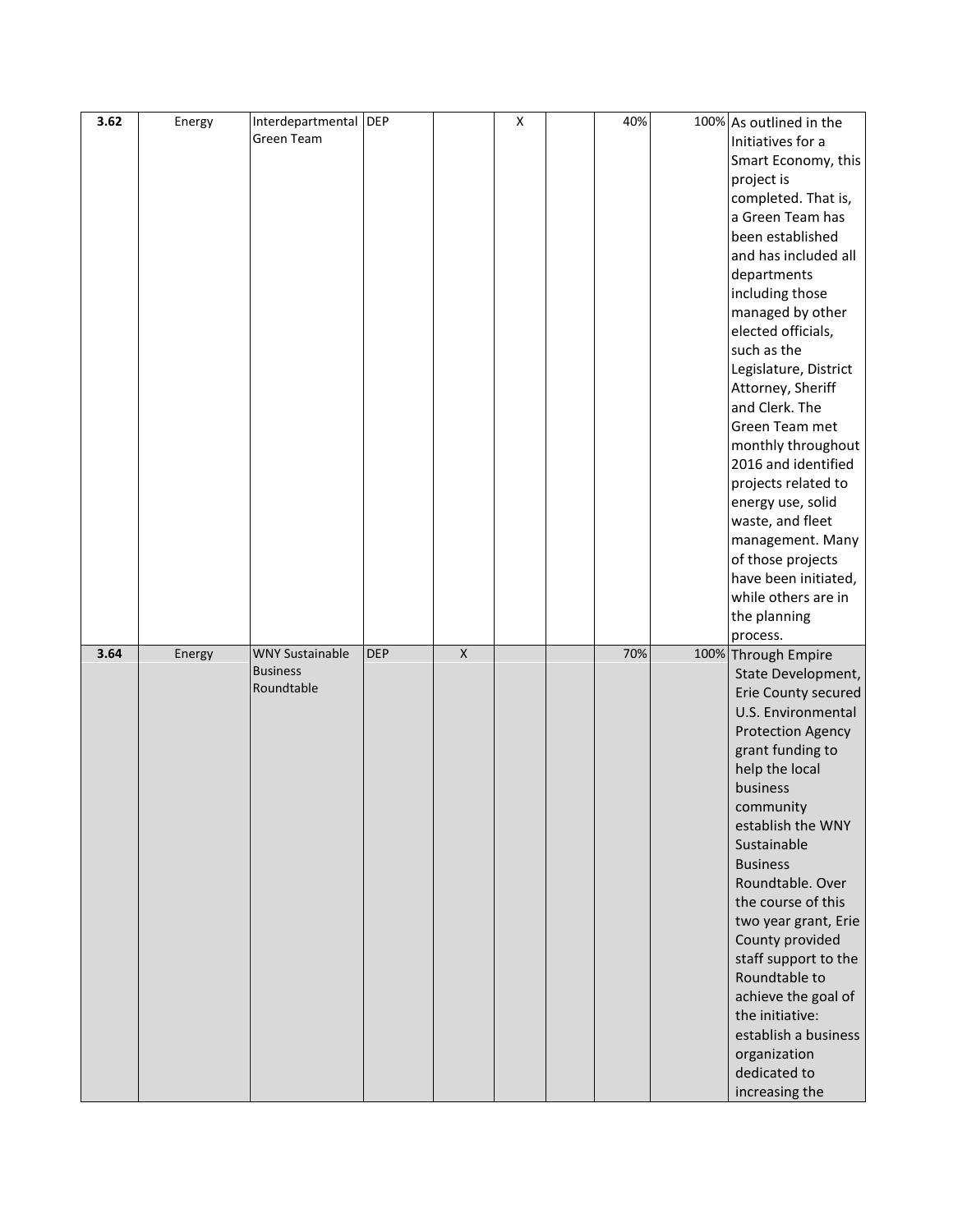|      |                                 |                                                    |              |                         |  |      |      | implementation of<br>sustainable                                                                                                                                                                                                                                                                                                                                                                                                                                                                                                                                                                                                                                                                                |
|------|---------------------------------|----------------------------------------------------|--------------|-------------------------|--|------|------|-----------------------------------------------------------------------------------------------------------------------------------------------------------------------------------------------------------------------------------------------------------------------------------------------------------------------------------------------------------------------------------------------------------------------------------------------------------------------------------------------------------------------------------------------------------------------------------------------------------------------------------------------------------------------------------------------------------------|
|      |                                 |                                                    |              |                         |  |      |      | business practices.                                                                                                                                                                                                                                                                                                                                                                                                                                                                                                                                                                                                                                                                                             |
| 3.65 | Energy                          | Feed-in-Tariff<br>Feasibility Study                | <b>DEP</b>   | X                       |  | 100% | 100% |                                                                                                                                                                                                                                                                                                                                                                                                                                                                                                                                                                                                                                                                                                                 |
| 3.66 | Energy                          | <b>Climate Smart</b><br>Communities<br>Coordinator | <b>DEP</b>   | $\overline{\mathsf{X}}$ |  | 0%   |      | 100% In 2014 DEP sought<br>funding to establish<br>a Climate Smart<br>Communities<br>Coordinator through<br>NYSERDA's Cleaner,<br>Greener<br>Communities<br>program. That grant<br>was not awarded.<br>However, in order<br>to establish Erie<br>County as a Certified<br><b>Climate Smart</b><br>Community and<br>potentially assist<br>other communities<br>with limited<br>assistance for<br>certification, a grant<br>through NYS<br>Department of<br>Environmental<br>Conservation was<br>pursued and<br>recently awarded.<br>That grant will<br>provide funding for<br>some sustainability<br>initiatives and the<br>documentation<br>Ineeded to become a<br><b>Certified Climate</b><br>Smart Community. |
| 3.71 | <b>Bi-National</b><br>Logistics | <b>EC</b> International<br>Marketing<br>Campaign   | <b>ECIDA</b> | $\mathsf{X}$            |  | 100% | 100% |                                                                                                                                                                                                                                                                                                                                                                                                                                                                                                                                                                                                                                                                                                                 |
| 4.11 | <b>ECIDA</b>                    | Implementation of ECIDA<br>new State law           |              | $\mathsf X$             |  | 100% | 100% |                                                                                                                                                                                                                                                                                                                                                                                                                                                                                                                                                                                                                                                                                                                 |
| 4.13 | <b>ECIDA</b>                    | "But-for" Test                                     | <b>ECIDA</b> | $\pmb{\mathsf{X}}$      |  | 15%  |      | 100% ECIDA staff along<br>with the NYS<br>Economic<br>Development<br>Council worked to<br>develop a set of<br>best practice<br>documents and<br>policies as a result                                                                                                                                                                                                                                                                                                                                                                                                                                                                                                                                            |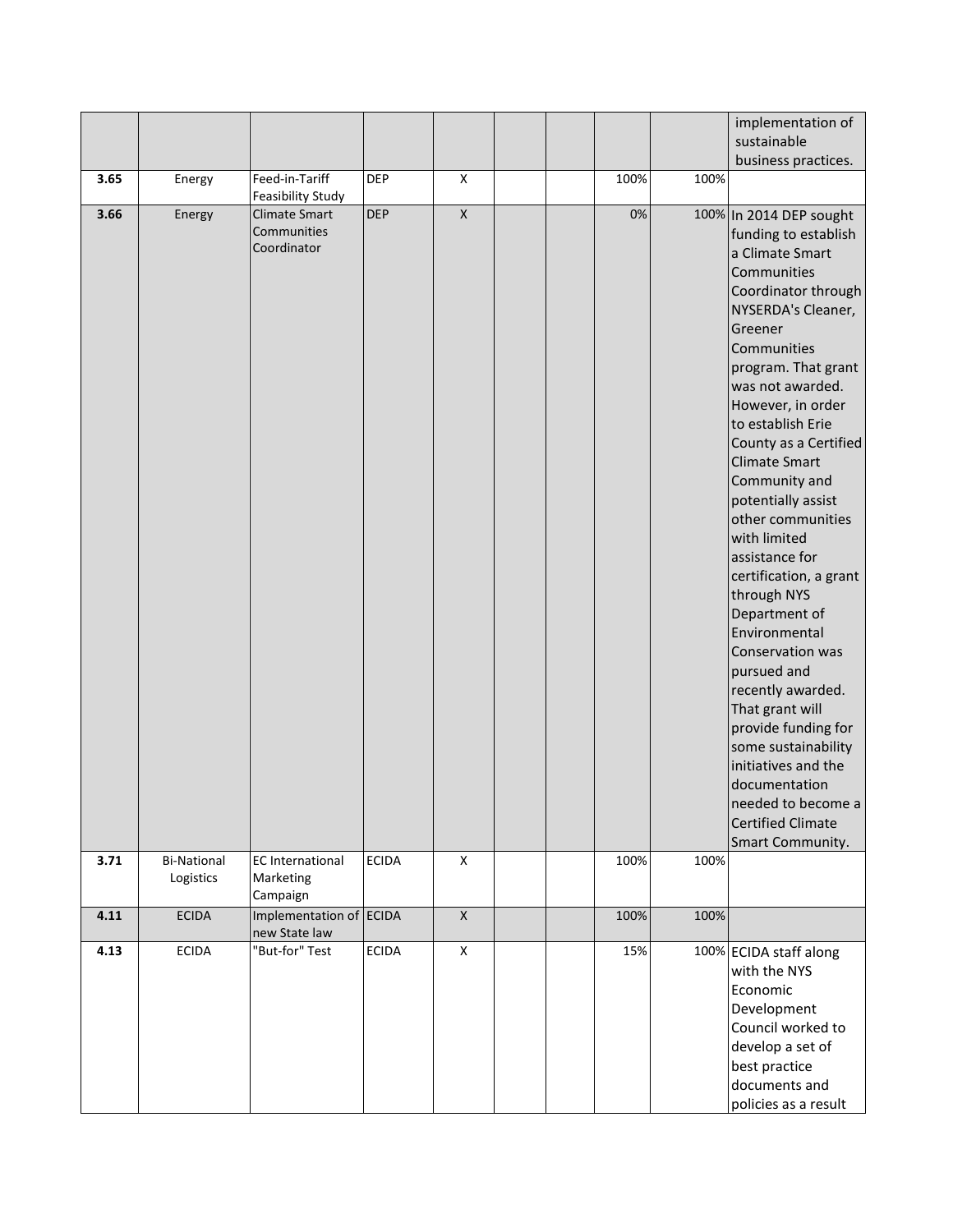|        |                                                            |                                                                       |              |                    |  |      |      | of the June 2016<br>IDA reform<br>legislation. ECIDA<br>staff co-chaired the<br>committee which<br>worked to develop<br>statewide standard<br>applications for<br>IDAs, which as a<br>result of this effort<br>and the IDA reform<br>legislation included<br>a section for "But<br>For" information. As<br>a result all<br>applicants for IDA<br>assistance are<br>required to answer<br>two "but for"<br>questions, which are<br>part of the record of<br>information<br>provided to IDA<br>boards to deliberate<br>as part of their<br>project<br>consideration<br>process. |
|--------|------------------------------------------------------------|-----------------------------------------------------------------------|--------------|--------------------|--|------|------|-------------------------------------------------------------------------------------------------------------------------------------------------------------------------------------------------------------------------------------------------------------------------------------------------------------------------------------------------------------------------------------------------------------------------------------------------------------------------------------------------------------------------------------------------------------------------------|
| 4.15   | <b>ECIDA</b>                                               | <b>ECIDA Move</b>                                                     | <b>ECIDA</b> | $\pmb{\mathsf{X}}$ |  | 100% | 100% |                                                                                                                                                                                                                                                                                                                                                                                                                                                                                                                                                                               |
| 4.16   | <b>ECIDA</b>                                               | New ECIDA CEO                                                         | <b>ECIDA</b> | X                  |  | 100% | 100% |                                                                                                                                                                                                                                                                                                                                                                                                                                                                                                                                                                               |
| 4.17   | <b>ECIDA</b>                                               | <b>ECIDA Local Labor</b><br>Policy                                    | <b>ECIDA</b> | $\pmb{\times}$     |  | 100% | 100% |                                                                                                                                                                                                                                                                                                                                                                                                                                                                                                                                                                               |
| 4.21   | International<br>Trade                                     | Economic<br>Development<br>Office in GTA                              | <b>ECIDA</b> | $\pmb{\mathsf{X}}$ |  | 100% | 100% |                                                                                                                                                                                                                                                                                                                                                                                                                                                                                                                                                                               |
| 4.24   | International<br>Trade                                     | EB-5 Capital                                                          | <b>ECIDA</b> | $\pmb{\mathsf{X}}$ |  | 100% | 100% |                                                                                                                                                                                                                                                                                                                                                                                                                                                                                                                                                                               |
| 4.25   | International<br>Trade                                     | <b>ECIDA</b><br>International<br>Program                              | <b>ECIDA</b> | $\pmb{\mathsf{X}}$ |  | 100% | 100% |                                                                                                                                                                                                                                                                                                                                                                                                                                                                                                                                                                               |
| 4.32   | Land<br>Redevelopment                                      | North Youngmann<br>Development and Commerce Center<br>Industrial Park | DEP          | $\mathsf X$        |  | 100% | 100% |                                                                                                                                                                                                                                                                                                                                                                                                                                                                                                                                                                               |
| 4.33   | Land<br>Development and   Industrial Park<br>Redevelopment | <b>River Bend</b>                                                     | <b>DEP</b>   | $\pmb{\mathsf{X}}$ |  | 100% | 100% |                                                                                                                                                                                                                                                                                                                                                                                                                                                                                                                                                                               |
| 4.34.1 | Land<br>Development and Commerce Park<br>Redevelopment     | Spaulding                                                             | <b>DEP</b>   | $\mathsf X$        |  | 100% | 100% |                                                                                                                                                                                                                                                                                                                                                                                                                                                                                                                                                                               |
| 4.34.2 | Land<br>Development and (Former<br>Redevelopment           | 5335 River Road<br>Petroleum Tank<br>Farm)                            | <b>DEP</b>   | X                  |  | 100% | 100% |                                                                                                                                                                                                                                                                                                                                                                                                                                                                                                                                                                               |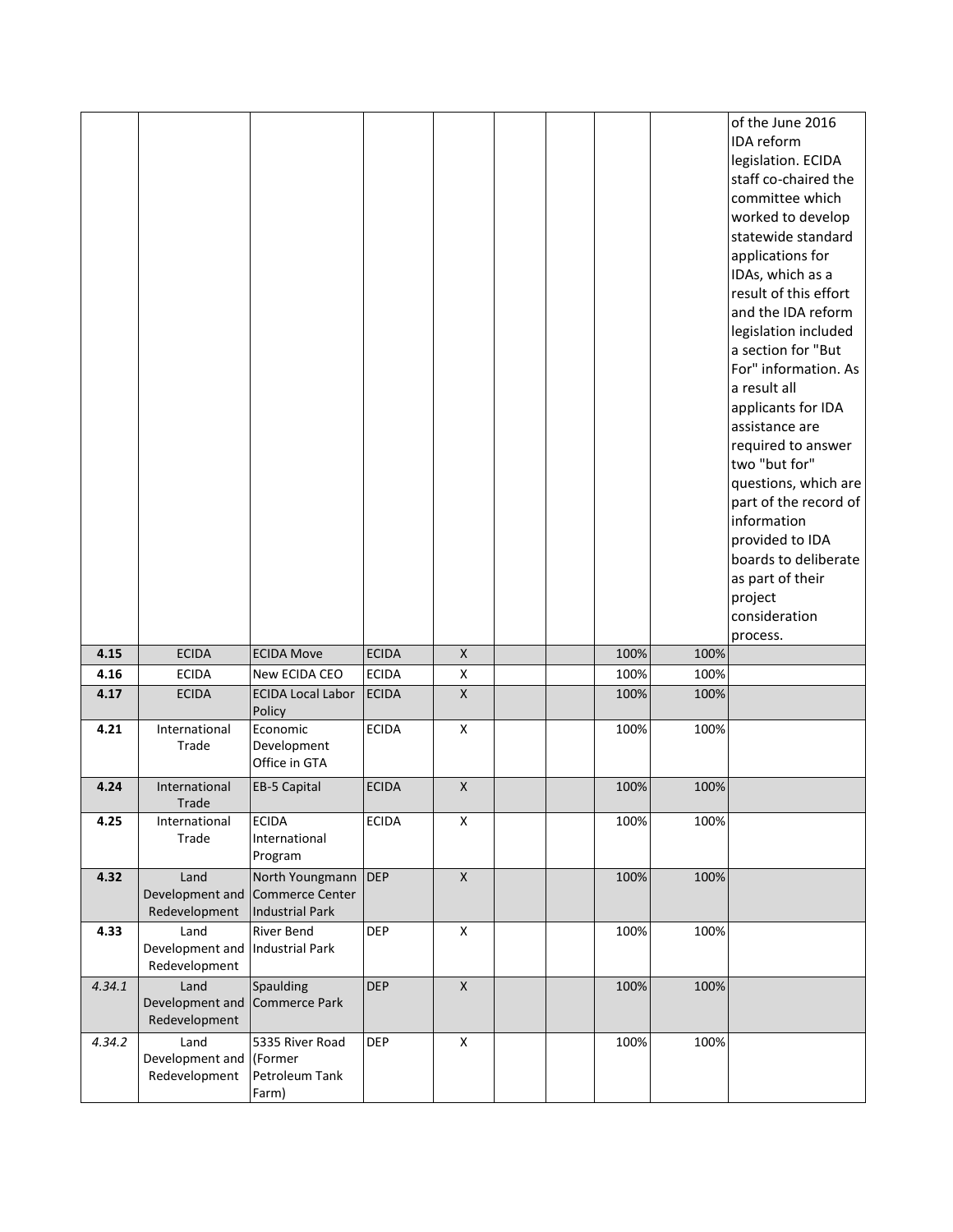| 4.34.3 | Land<br>Development and<br>Redevelopment | 3445 River Road,<br>Polymer<br><b>Applications Site</b>            | <b>DEP</b> | $\pmb{\times}$     |              | 100% | 100%                                                       |                                                                                                                                                                                                                                                                                                                                                                                                                                                |
|--------|------------------------------------------|--------------------------------------------------------------------|------------|--------------------|--------------|------|------------------------------------------------------------|------------------------------------------------------------------------------------------------------------------------------------------------------------------------------------------------------------------------------------------------------------------------------------------------------------------------------------------------------------------------------------------------------------------------------------------------|
| 4.34.5 | Land<br>Development and<br>Redevelopment | 1815 Eggert Road,<br>abandoned dry<br>cleaner                      | <b>DEP</b> | X                  |              | 100% | 100%                                                       |                                                                                                                                                                                                                                                                                                                                                                                                                                                |
| 4.41   | Quality of Life                          | Arts and Cultural<br>Institution Funding                           | <b>DEP</b> | $\mathsf X$        |              | 100% | 100%                                                       |                                                                                                                                                                                                                                                                                                                                                                                                                                                |
| 4.42   | Quality of Life                          | <b>Buffalo Bills Lease</b>                                         | <b>DPW</b> | $\pmb{\mathsf{X}}$ |              | 100% | 100%<br>(renovations);<br>annual<br>obligations<br>ongoing |                                                                                                                                                                                                                                                                                                                                                                                                                                                |
| 4.45   | Quality of Life                          | Division of Park<br>Rangers-Feasibility                            | Parks      | $\mathsf X$        |              | 100% | 100%                                                       |                                                                                                                                                                                                                                                                                                                                                                                                                                                |
| 4.55   | <b>Blue Economy</b>                      | Identification of<br>Beach Bacteria<br>Source                      | Health     | X                  |              | 100% | 100%                                                       |                                                                                                                                                                                                                                                                                                                                                                                                                                                |
| 4.57   | <b>Blue Economy</b>                      | <b>Public Access</b><br>along the Buffalo<br><b>River Corridor</b> | <b>DEP</b> | $\pmb{\mathsf{X}}$ |              | 70%  |                                                            | 100% \$325,000 was<br>awarded to Erie<br>County by US Fish &<br>Wildlife Service for<br>the entire purchase<br>price of<br>approximately 10<br>acres adjoining<br>Seneca Bluffs<br><b>Natural Habitat</b><br>Park.                                                                                                                                                                                                                             |
|        |                                          |                                                                    |            | <b>In Progress</b> |              |      |                                                            |                                                                                                                                                                                                                                                                                                                                                                                                                                                |
| 3.11   | Workforce<br>Development                 | Academic Building DPW<br>for ECC                                   |            |                    | $\mathsf{X}$ | 40%  |                                                            | 50% Environmental<br>Analysis - 100%<br>Complete; Architect<br>Selection-100%<br>complete;<br>Construction<br>Management<br>Selection Process-<br>100% complete;<br>Design- 100%; Bids<br>received \$3.4M<br>under budget and<br>waiting for<br>contracts; 7 prime<br>contracts executed;<br>contractors<br>mobilized on site;<br>foundations and<br>underground<br>utilities are<br>complete; structural<br>steel and deck<br>installation in |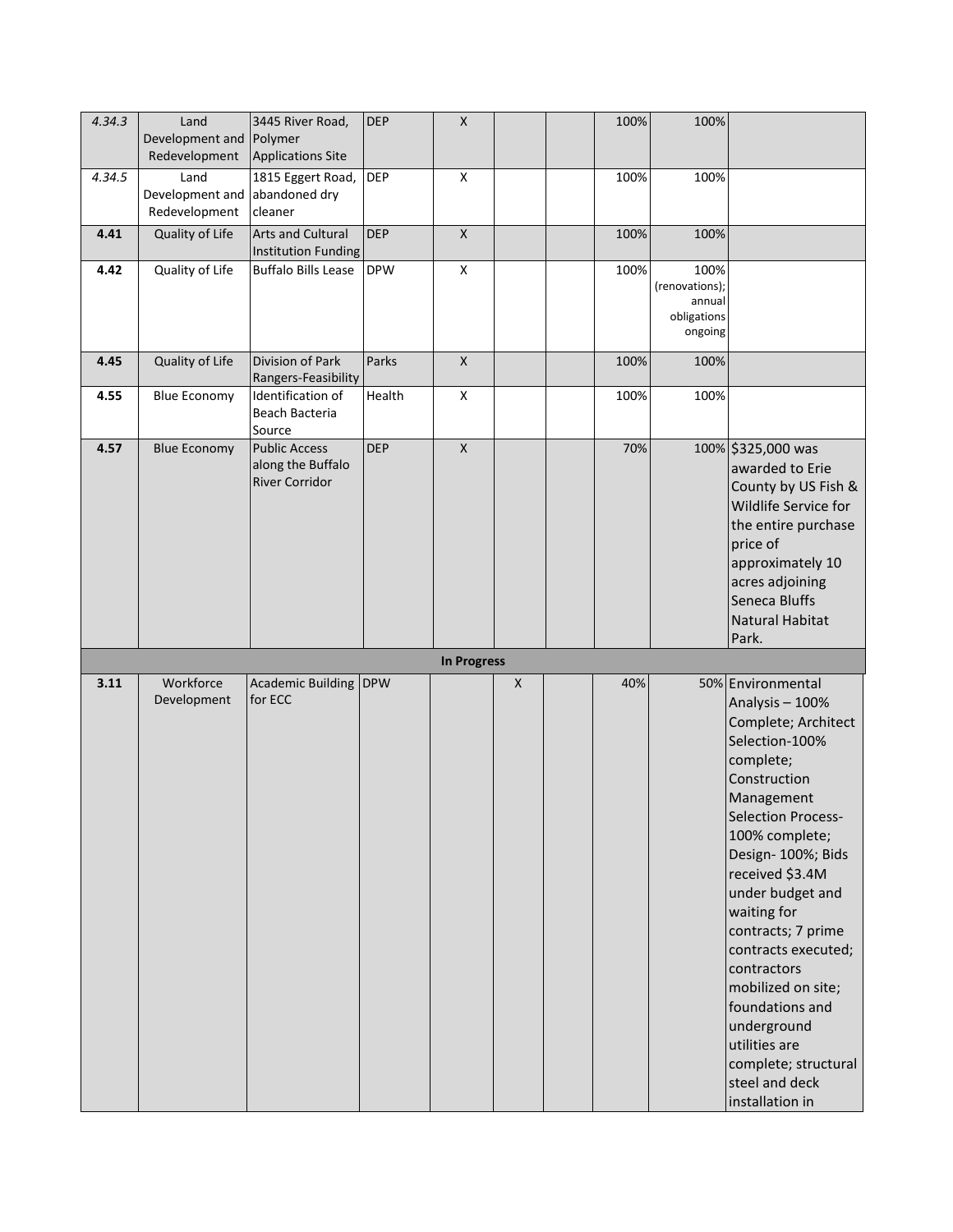|      |             |                                        |            |                    |         | progress.                                     |
|------|-------------|----------------------------------------|------------|--------------------|---------|-----------------------------------------------|
| 3.13 | Workforce   | Apprenticeship                         | EEO        | $\pmb{\times}$     | Ongoing | 90% Apprenticeship                            |
|      | Development | Law                                    |            |                    |         | participation of at                           |
|      |             |                                        |            |                    |         | least 10% of                                  |
|      |             |                                        |            |                    |         | workforce hours                               |
|      |             |                                        |            |                    |         | must be achieved on                           |
|      |             |                                        |            |                    |         | County projects at                            |
|      |             |                                        |            |                    |         | \$250K and above.                             |
|      |             |                                        |            |                    |         | The DEEO monitors                             |
|      |             |                                        |            |                    |         | all County projects                           |
|      |             |                                        |            |                    |         | for apprenticeship                            |
|      |             |                                        |            |                    |         | participation and                             |
|      |             |                                        |            |                    |         | calls attention when                          |
|      |             |                                        |            |                    |         | a contractor is not                           |
|      |             |                                        |            |                    |         | achieving or trying                           |
| 3.15 | Workforce   |                                        | <b>DSS</b> | $\pmb{\mathsf{X}}$ | 50%     | to achieve the goal.                          |
|      | Development | Employment<br><b>Training Resource</b> |            |                    |         | 70% Initial Training<br><b>Resource Guide</b> |
|      |             | Guide                                  |            |                    |         | completed and                                 |
|      |             |                                        |            |                    |         | posted to DSS                                 |
|      |             |                                        |            |                    |         | website with annual                           |
|      |             |                                        |            |                    |         | updates. In process                           |
|      |             |                                        |            |                    |         | of obtaining                                  |
|      |             |                                        |            |                    |         | updated                                       |
|      |             |                                        |            |                    |         | information from                              |
|      |             |                                        |            |                    |         | training providers                            |
|      |             |                                        |            |                    |         | and redesign of                               |
|      |             |                                        |            |                    |         | layout. Continue to                           |
|      |             |                                        |            |                    |         | explore methods to                            |
|      |             |                                        |            |                    |         | develop an                                    |
|      |             |                                        |            |                    |         | electronic version                            |
|      |             |                                        |            |                    |         | that is more user-                            |
|      |             |                                        |            |                    |         | friendly.                                     |
| 3.17 | Workforce   | <b>Vocational ESL</b>                  | <b>DSS</b> | $\pmb{\times}$     | 20%     | 70% A collaboration of                        |
|      | Development | Program                                |            |                    |         | refugee                                       |
|      |             |                                        |            |                    |         | resettlement                                  |
|      |             |                                        |            |                    |         | agencies and                                  |
|      |             |                                        |            |                    |         | vocational ESL                                |
|      |             |                                        |            |                    |         | training providers                            |
|      |             |                                        |            |                    |         | have come together<br>to address the          |
|      |             |                                        |            |                    |         | needs of DSS                                  |
|      |             |                                        |            |                    |         | refugee clients and                           |
|      |             |                                        |            |                    |         | hiring needs of                               |
|      |             |                                        |            |                    |         | employers. Partners                           |
|      |             |                                        |            |                    |         | on this initiative                            |
|      |             |                                        |            |                    |         | include: Catholic                             |
|      |             |                                        |            |                    |         | Charities, Jewish                             |
|      |             |                                        |            |                    |         | Family Services,                              |
|      |             |                                        |            |                    |         | International                                 |
|      |             |                                        |            |                    |         | Institute, Journey's                          |
|      |             |                                        |            |                    |         | End, Erie I BOCES,                            |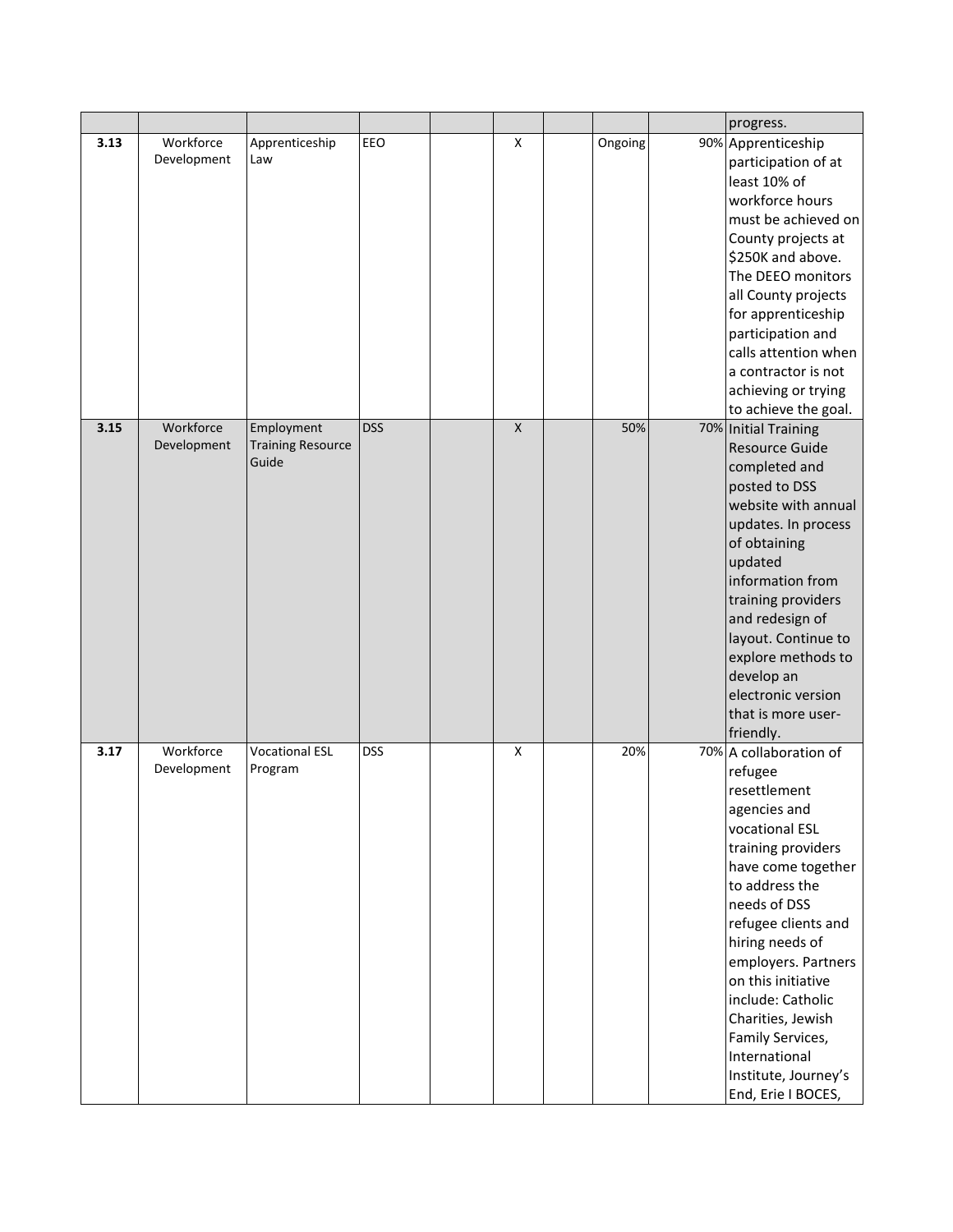|      |              |                             |            |              |     | Erie II BOCES,          |
|------|--------------|-----------------------------|------------|--------------|-----|-------------------------|
|      |              |                             |            |              |     | <b>Buffalo Public</b>   |
|      |              |                             |            |              |     | <b>Schools Adult</b>    |
|      |              |                             |            |              |     | Learning Center         |
|      |              |                             |            |              |     | Trocaire College,       |
|      |              |                             |            |              |     | and WDI. Meetings       |
|      |              |                             |            |              |     | were held with the      |
|      |              |                             |            |              |     | partners and            |
|      |              |                             |            |              |     | McGuire Group to        |
|      |              |                             |            |              |     | brainstorm how to       |
|      |              |                             |            |              |     |                         |
|      |              |                             |            |              |     | train and place         |
|      |              |                             |            |              |     | refugees into a         |
|      |              |                             |            |              |     | variety of position at  |
|      |              |                             |            |              |     | various McGuire         |
|      |              |                             |            |              |     | Group facilities.       |
| 3.21 | Smart Growth | <b>Smart Growth</b>         | <b>DEP</b> | $\mathsf{X}$ | 75% | 80% 100% of Funding     |
|      |              | Fund                        |            |              |     | secured<br>V.           |
|      |              |                             |            |              |     | Springville-            |
|      |              |                             |            |              |     | Franklin/Mechanic-      |
|      |              |                             |            |              |     | smart growth            |
|      |              |                             |            |              |     | improvements            |
|      |              |                             |            |              |     | phase I-100%            |
|      |              |                             |            |              |     | complete.               |
|      |              |                             |            |              |     | V. Springville-         |
|      |              |                             |            |              |     | <b>Factory Street-</b>  |
|      |              |                             |            |              |     | smart growth            |
|      |              |                             |            |              |     | improvements-           |
|      |              |                             |            |              |     | phase II-50%            |
|      |              |                             |            |              |     | complete.               |
|      |              |                             |            |              |     | C. Tonawanda- Main      |
|      |              |                             |            |              |     | Street/Intermodal       |
|      |              |                             |            |              |     | HUB- smart growth       |
|      |              |                             |            |              |     | improvements-25%        |
|      |              |                             |            |              |     | complete.               |
| 3.25 | Smart Growth | Cherry Farm                 | <b>DEP</b> | X            | 10% | 15% The Town of         |
|      |              | <b>Feasibility Analysis</b> |            |              |     | Tonawanda               |
|      |              |                             |            |              |     | Brownfield              |
|      |              |                             |            |              |     | Opportunity Area        |
|      |              |                             |            |              |     |                         |
|      |              |                             |            |              |     | project is enlisting    |
|      |              |                             |            |              |     | legal assistance to     |
|      |              |                             |            |              |     | create the              |
|      |              |                             |            |              |     | framework for a         |
|      |              |                             |            |              |     | trust fund which can    |
|      |              |                             |            |              |     | be used to cover the    |
|      |              |                             |            |              |     | ongoing operational     |
|      |              |                             |            |              |     | costs to the            |
|      |              |                             |            |              |     | environmental           |
|      |              |                             |            |              |     | treatment at the        |
|      |              |                             |            |              |     | site. This is the first |
|      |              |                             |            |              |     | step in securing        |
|      |              |                             |            |              |     | public ownership.       |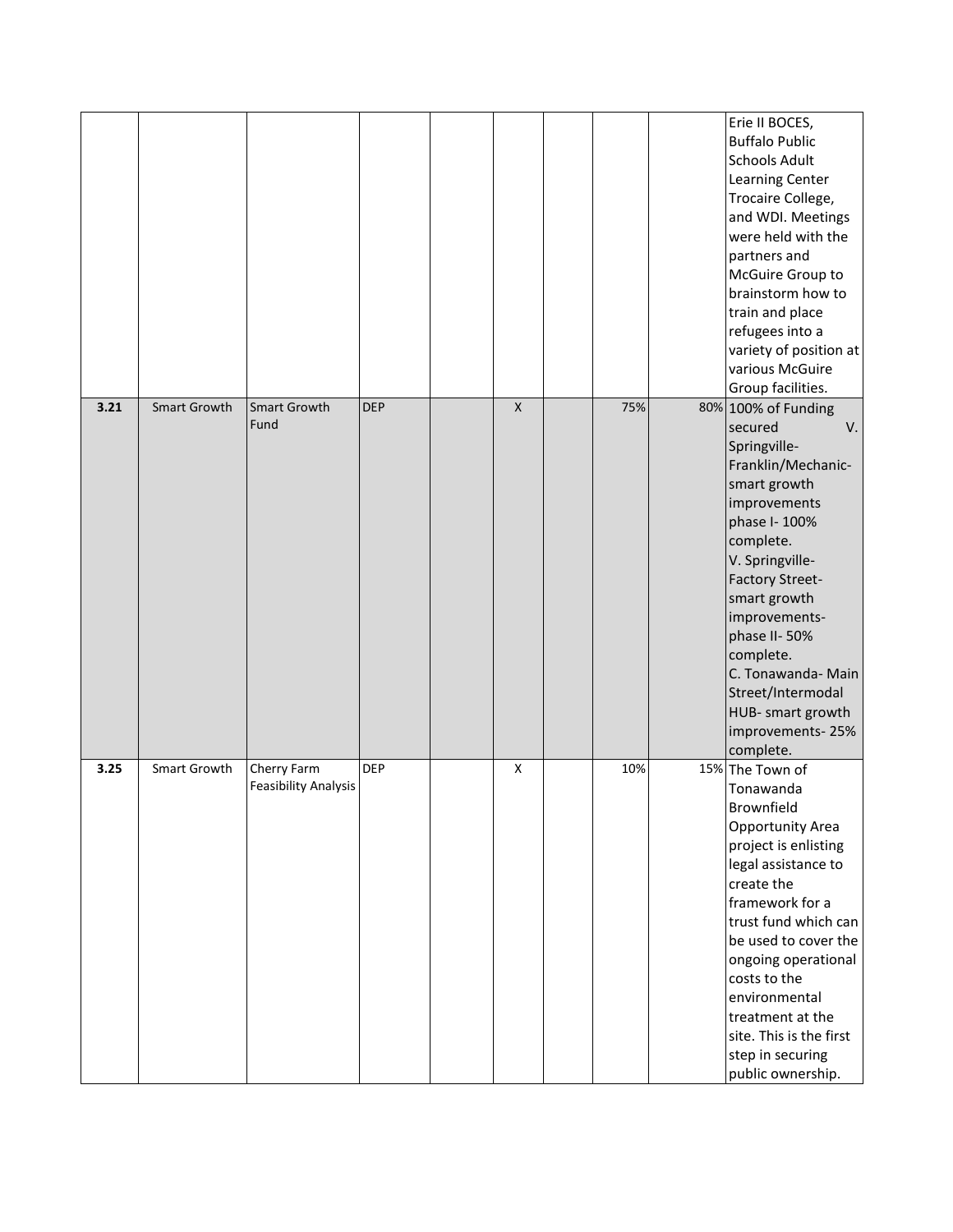| 3.31 | Entrepreneurship Niagara Region | <b>Ventures Fund</b>                                   | <b>ECIDA</b> | $\mathsf X$    | Ongoing<br>(100% of<br>funding<br>secured) | funding<br>secured) | Ongoing 100% of Funding<br>(100% of secured. Continuing<br>to build pipeline of<br>applicants.                                                                                                                                                                                                                                                                                                                                                                                                                        |
|------|---------------------------------|--------------------------------------------------------|--------------|----------------|--------------------------------------------|---------------------|-----------------------------------------------------------------------------------------------------------------------------------------------------------------------------------------------------------------------------------------------------------------------------------------------------------------------------------------------------------------------------------------------------------------------------------------------------------------------------------------------------------------------|
| 3.34 | Entrepreneurship M/WBE Ralph    | Wilson Stadium                                         | EEO          | X              | Ongoing                                    |                     | 70% Maintenance and<br>repairs are<br>performed annually<br>for up to 10 years.<br><b>Current Capital</b><br>Improvement<br><b>Allowance Projects</b><br>are being prepared<br>for the bid process<br>following Legislative<br>approval. The<br>project still has 30%<br>M/WBE<br>participation goals<br>for this year 2017<br>and they are tracked<br>for achievement. As<br>well as<br>apprenticeship goals<br>too. Capital<br>Improvement<br>Allowance Project<br>(CIAP) target for<br>complete is August<br>2017. |
| 3.35 |                                 | Entrepreneurship M/WBE ECC STEM EEO<br><b>Building</b> |              | $\pmb{\times}$ | 40%                                        |                     | 40% The project is<br>underway. The bids<br>came in under<br>budget with 32% or<br>exceeding the 32%<br>goal for M/WBE<br>business<br>participation. The<br><b>STEM Project has</b><br>underground<br>utilities complete<br>and backfilled, first<br>structural steel<br>columns set,<br>structural steel<br>erection ongoing<br>some complete and<br>electrical duct bank<br>& vault is in. MWBE<br>participation equals<br>33.47% compared to<br>goal of 32%. MBE =<br>16.97% and WBE =                             |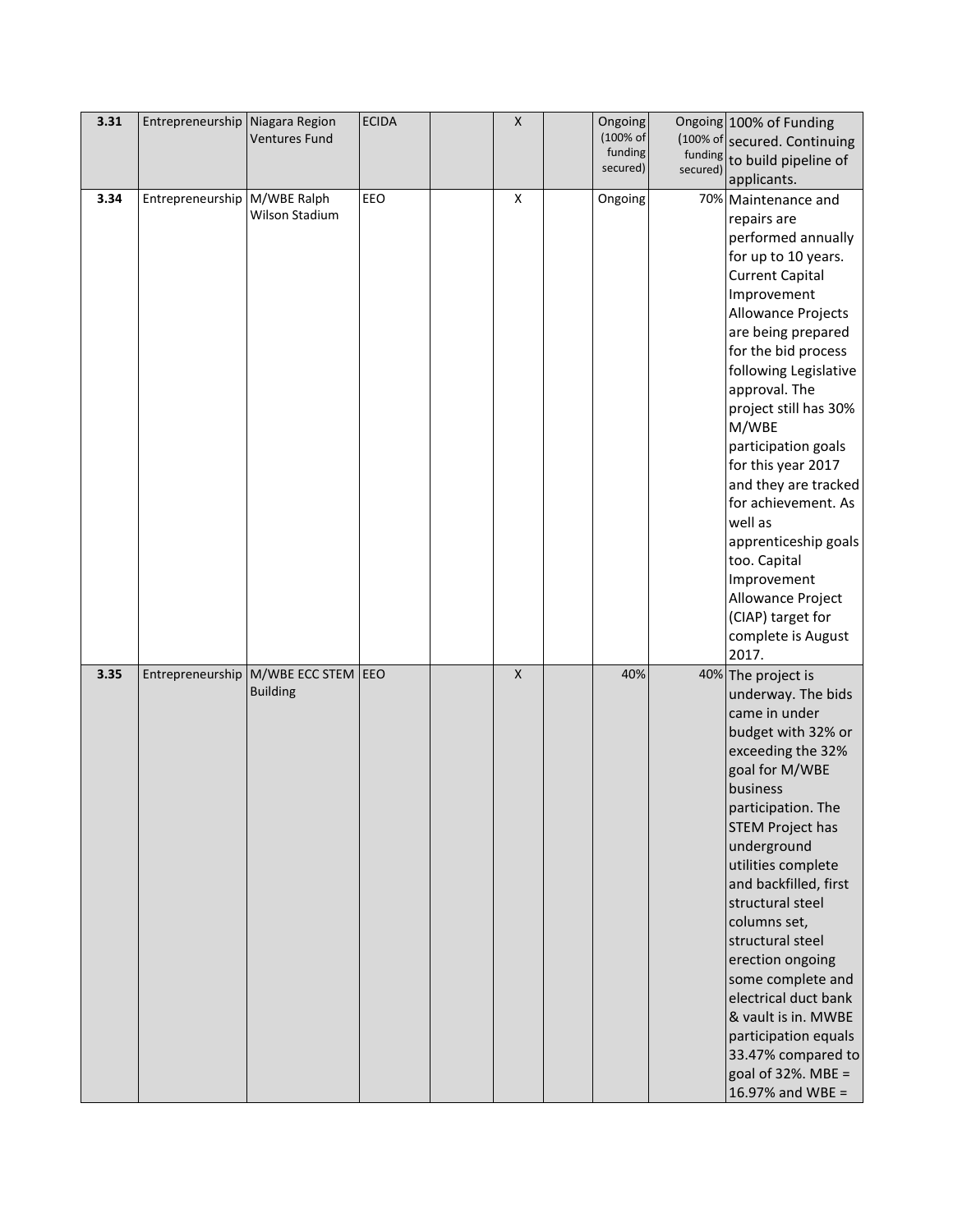|      |             |                                                              |              |                    |     |     | 16.5%.<br>Apprenticeship<br>participation is at<br>6.20% to a goal of<br>10% or above;<br>anticipate increase<br>with the additional<br>work by other<br>project primes.                                                                                                                                                                                                                                                                                                                                         |
|------|-------------|--------------------------------------------------------------|--------------|--------------------|-----|-----|------------------------------------------------------------------------------------------------------------------------------------------------------------------------------------------------------------------------------------------------------------------------------------------------------------------------------------------------------------------------------------------------------------------------------------------------------------------------------------------------------------------|
| 3.42 | Agriculture | <b>ECIDA</b><br>Agribusiness<br>Development                  | <b>ECIDA</b> | $\pmb{\times}$     | 70% |     | 80% County DEP has<br>completed the<br>Agribusiness Park<br>study and identified<br>several potential<br>priority sites. The<br>ECIDA completed an<br>appraisal of one of<br>the priority sites and<br>is presently<br>negotiating with the<br>existing owner to<br>acquire the major<br>parcel for the park.                                                                                                                                                                                                    |
| 3.51 | Tourism     | Downtown<br>Convention<br><b>Center Feasibility</b><br>Study | <b>DEP</b>   | $\pmb{\mathsf{X}}$ | 10% |     | 10% The RFP will be<br>released in the first<br>quarter of 2017.                                                                                                                                                                                                                                                                                                                                                                                                                                                 |
| 3.52 | Tourism     | <b>VBN Funding</b><br>Advisory Board                         | <b>DEP</b>   | $\mathsf{x}$       | 30% | 50% |                                                                                                                                                                                                                                                                                                                                                                                                                                                                                                                  |
| 3.63 | Energy      | Energy<br>Conservation<br>Revolving Loan<br>Program          | <b>DEP</b>   | $\mathsf X$        | 40% |     | 60% Since this project<br>was first put<br>forward, it has<br>evolved into two<br>projects: Property<br><b>Assessed Clean</b><br>Energy (PACE)<br>financing and the<br><b>Erie County Low</b><br>Income Program for<br><b>Sustainable Energy</b><br>project. Energize NY<br>has presented PACE<br>financing to the<br>County as an option<br>to increase<br>investment in<br>energy efficiency<br>and renewable<br>energy projects for<br>commercial<br>buildings, including<br>multi-family<br>housing. ECLIPSE |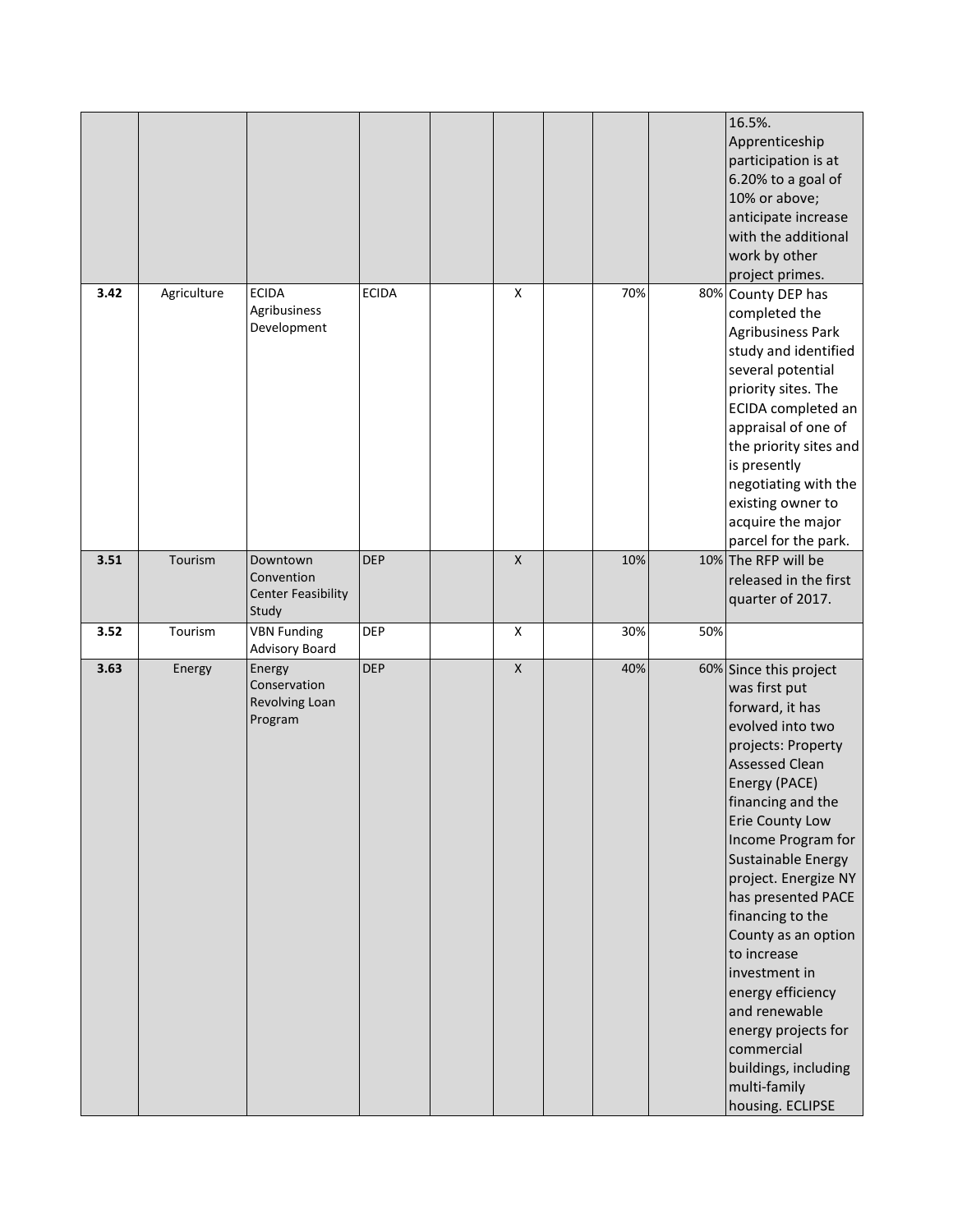|      |                                 |                                           |                      |                    |     | will work to<br>decrease energy<br>costs for low income<br>residents, with a<br>focus on those<br>families receiving<br><b>HEAP</b> benefits.<br><b>ECLIPSE has been</b><br>awarded funding by<br>NYSERDA and is now<br>in the contracting<br>phase.                                                                                                                                                                                                                                 |
|------|---------------------------------|-------------------------------------------|----------------------|--------------------|-----|--------------------------------------------------------------------------------------------------------------------------------------------------------------------------------------------------------------------------------------------------------------------------------------------------------------------------------------------------------------------------------------------------------------------------------------------------------------------------------------|
| 3.72 | <b>Bi-National</b><br>Logistics | Manufacturing<br>Distribution<br>Capacity | ECIDA/<br><b>DEP</b> | $\pmb{\mathsf{X}}$ | 35% | 40% Rail relocation<br>project design is<br>80% complete.<br>Negotiations<br>continue with<br>Tecumseh on<br>purchase of<br>property.                                                                                                                                                                                                                                                                                                                                                |
| 3.74 | <b>Bi-National</b><br>Logistics | Portageville Road<br><b>Bridge</b>        |                      | $\pmb{\mathsf{X}}$ | 50% | 50% Project broke<br>ground in the fall of<br>2015 and is<br>presently under<br>construction.<br>Construction is<br>planned to be<br>completed by fall of<br>2017.                                                                                                                                                                                                                                                                                                                   |
| 4.12 | <b>ECIDA</b>                    | <b>Adaptive Reuse</b><br>Policy           | <b>ECIDA</b>         | X                  | 20% | 50% The NYS Legislature<br>enacted legislation,<br>which limited IDAs<br>ability to provide<br>incentives to retail<br>projects. This<br>prohibition removed<br>a class of Adaptive<br>Reuse projects seen<br>as the most<br>controversial,<br>mainly retail type<br>projects. In addition<br>to the statutory<br>change the ECIDA<br>has engaged a<br>consultant to<br>analyze the ECIDA<br><b>Adaptive Reuse</b><br>program to<br>determine its<br>effectiveness,<br>impact and to |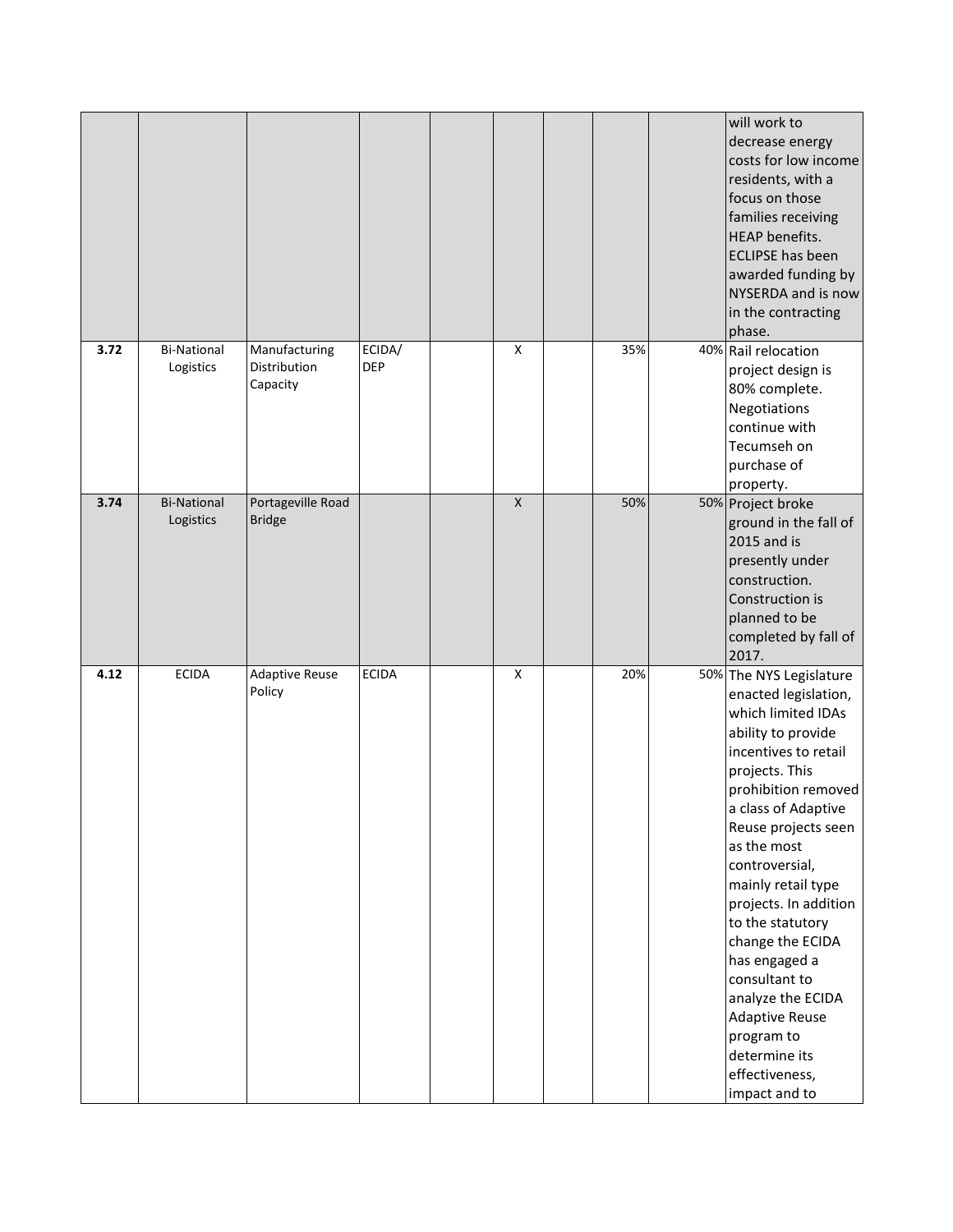| 4.14   | <b>ECIDA</b>                                         | Cooperation with<br><b>Town IDAs</b>                   | <b>ECIDA</b> | $\pmb{\times}$     | Ongoing | recommend<br>changes to the<br>program moving<br>forward. The<br><b>Adaptive Reuse</b><br>study is anticipated<br>to be completed in<br>March of 2017.<br>Ongoing Setting up a meeting<br>between the Town<br>IDAs and the<br>consultant to<br>engaged to study<br>the ECIDA's |
|--------|------------------------------------------------------|--------------------------------------------------------|--------------|--------------------|---------|--------------------------------------------------------------------------------------------------------------------------------------------------------------------------------------------------------------------------------------------------------------------------------|
|        |                                                      |                                                        |              |                    |         | <b>Adaptive Reuse</b><br>policy.                                                                                                                                                                                                                                               |
| 4.22   | International<br>Trade                               | Cross-border<br>influence                              | <b>DEP</b>   | $\pmb{\times}$     | 50%     | 50% This work will be re-<br>visioned as part of<br>the Southern<br><b>Ontario Marketing</b><br>and Attraction<br>section in an<br>updated version of<br>Initiatives for a<br>Smart Economy                                                                                    |
| 4.31   | Land<br>Development and<br>Redevelopment             | <b>Bethlehem Steel</b>                                 | <b>DEP</b>   | $\pmb{\mathsf{X}}$ | 10%     | 30% Rail relocation<br>project is under<br>design and bid<br>documents being<br>developed.                                                                                                                                                                                     |
| 4.34   | Land<br>Development and Remediation<br>Redevelopment | Brownfield                                             | <b>DEP</b>   | X                  | Ongoing | Ongoing County has<br>foreclosed on<br>property in<br>Tonawanda and is<br>preparing plans for<br>site debris cleanup.<br>Erie County no<br>longer has to<br>reimburse<br>Tonawanda for<br>unpaid taxes on the<br>INS site in<br>Tonawanda.                                     |
| 4.34.4 | Land<br>Redevelopment                                | 5565 River Road<br>Development and unlicensed landfill | <b>DEP</b>   | $\mathsf{x}$       | 30%     | 30% The NYSDEC<br>Superfund work<br>continues although<br>at a slow pace due<br>to State funding<br>limitations. DEP will<br>continue to monitor<br>progress at the site.                                                                                                      |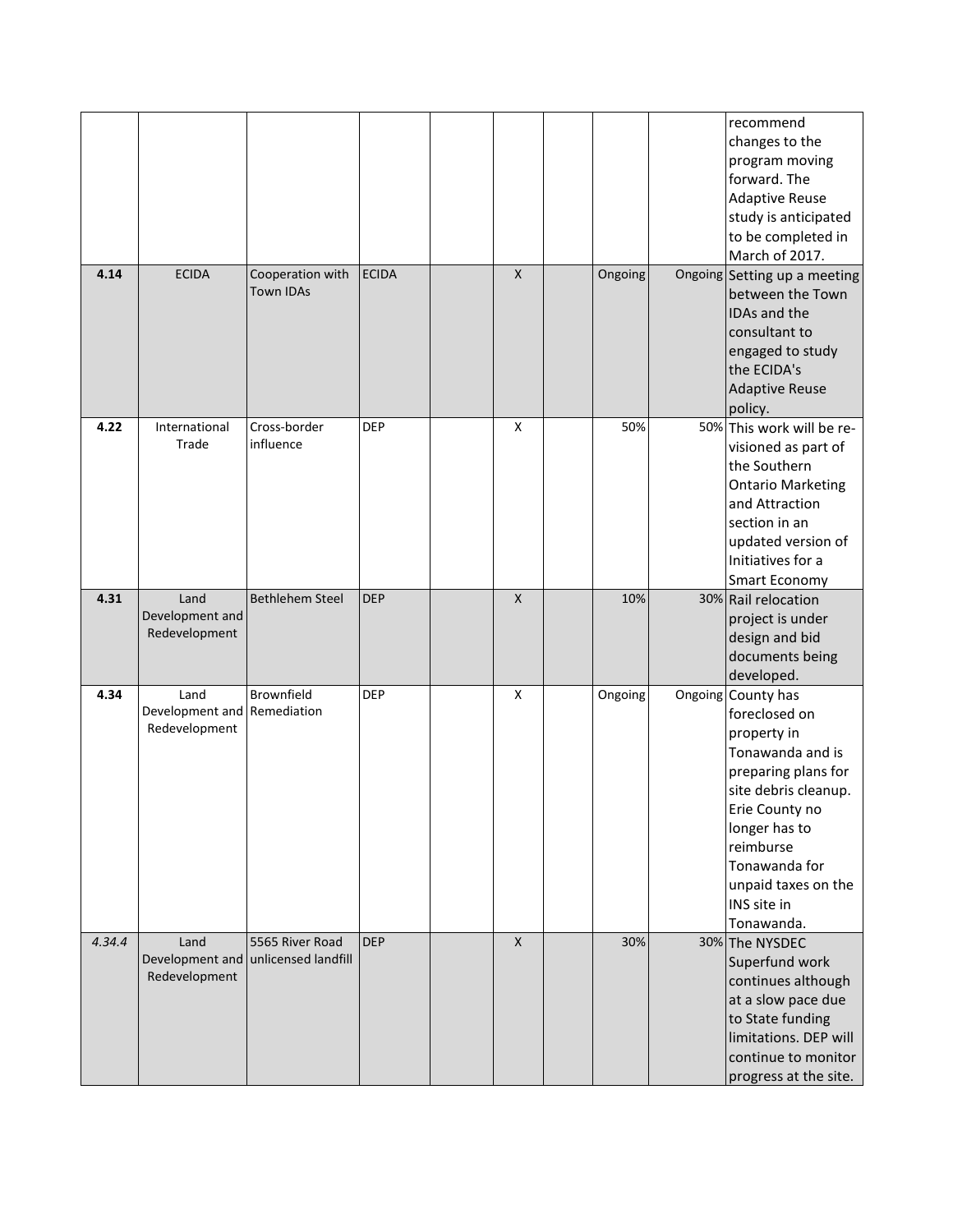| 4.43 | Quality of Life     | New Stadium<br><b>Working Group</b>                                     | Executive<br>Office | X                  | 5%  | 5% On hold following<br>purchase of team by<br>Pegulas.                                                                                                                                                                                                                                                                                                                                                                                                                                                                                                                                                         |
|------|---------------------|-------------------------------------------------------------------------|---------------------|--------------------|-----|-----------------------------------------------------------------------------------------------------------------------------------------------------------------------------------------------------------------------------------------------------------------------------------------------------------------------------------------------------------------------------------------------------------------------------------------------------------------------------------------------------------------------------------------------------------------------------------------------------------------|
| 4.44 | Quality of Life     | <b>Erie County Parks</b><br>Master Plan<br>Update and<br>Implementation | DEF /<br>Parks      | $\pmb{\mathsf{X}}$ | 10% | 50% The Consultant<br>conducted<br>stakeholder sessions<br>in early December,<br>provided a summary<br>of the input from<br>these groups, and<br>drafted a survey to<br>get additional input<br>from the public.<br>Should have results<br>within two months<br>by April.                                                                                                                                                                                                                                                                                                                                       |
| 4.51 | <b>Blue Economy</b> | Lackawanna<br>Wastewater<br><b>Treatment Plant</b>                      | <b>DEP</b>          | X                  | 15% | 15% In the study phase;<br>draft final report<br>submitted to the<br>NYSDEC in<br>September 2014.<br>Met with NYSDEC in<br>December 2014 to<br>present the findings<br>and discuss next<br>steps. Comment<br>letter received in<br>March 2015, with<br>response by County<br>and BSA in April<br>2015. As a follow-<br>up, additional<br>analyses were<br>completed and<br>submitted to the<br>NYSDEC in April<br>2016. A meeting<br>was held in July<br>2016 to present a<br>high level summary<br>of the findings.<br>Awaiting input from<br>the NYSDEC.<br>Received CFA grant<br>awards in December<br>2016. |
| 4.52 | <b>Blue Economy</b> | <b>Rush Creek</b><br>Interceptor<br>Project                             | <b>DEP</b>          | $\pmb{\mathsf{X}}$ | 85% | 98% Construction is<br>substantially<br>complete and only<br>final restoration<br>remains. Final<br>restoration will be                                                                                                                                                                                                                                                                                                                                                                                                                                                                                         |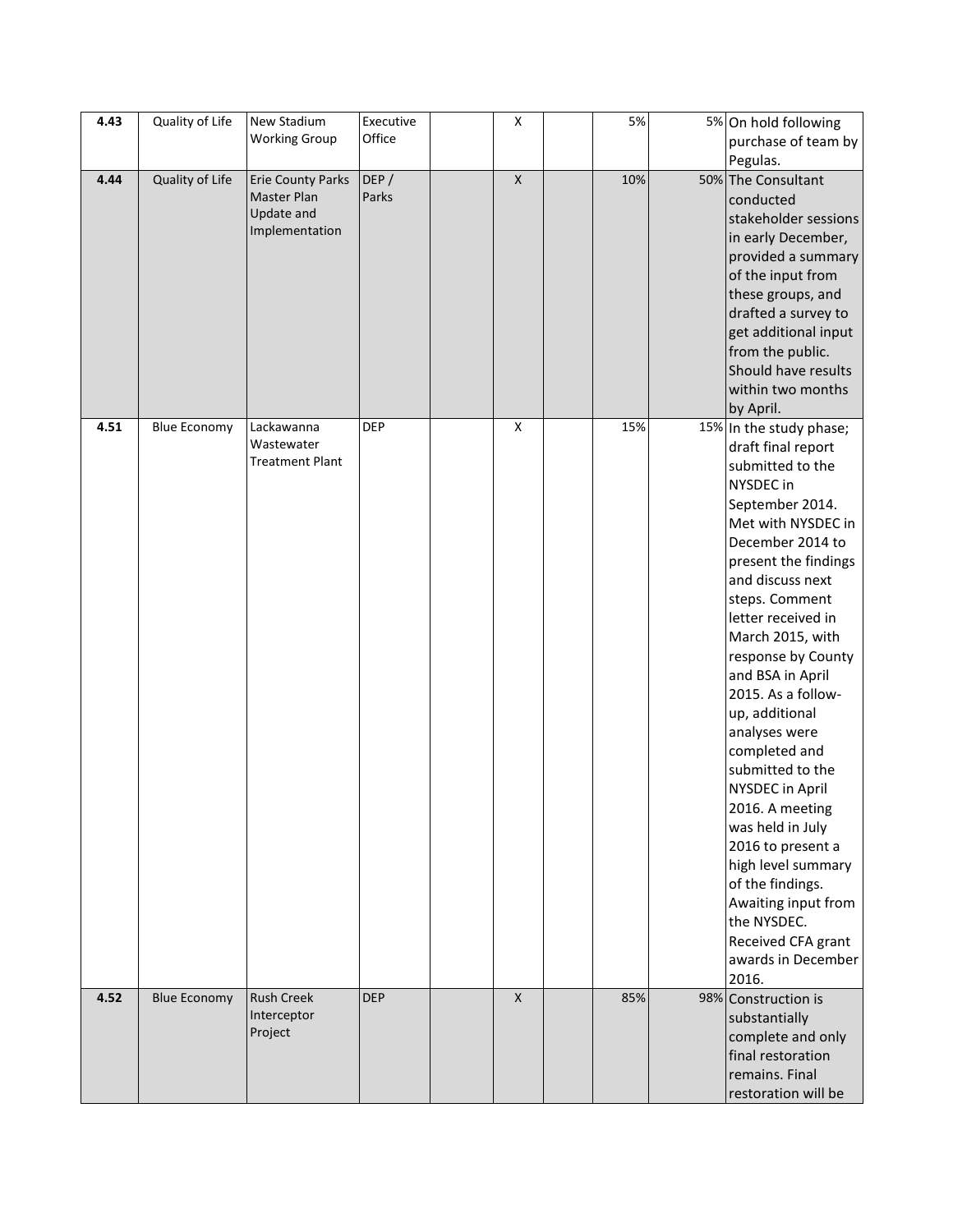|      |                     |                                                                   |            |              |     | performed in Spring<br>2017.                                                                                                                                                                                                                                                                                                                                                                                                                                                                                   |
|------|---------------------|-------------------------------------------------------------------|------------|--------------|-----|----------------------------------------------------------------------------------------------------------------------------------------------------------------------------------------------------------------------------------------------------------------------------------------------------------------------------------------------------------------------------------------------------------------------------------------------------------------------------------------------------------------|
| 4.53 | <b>Blue Economy</b> | Southtowns<br>Advanced<br>Wastewater<br><b>Treatment Facility</b> | <b>DEP</b> | X            | 10% | 10% In the study phase;<br>consultant was<br>retained at the end<br>of 2013. Three (3)<br>interim milestone<br>reports submitted<br>to NYSDEC by the<br>end of 2014. Draft<br>final report was<br>submitted to the<br>NYSDEC in<br>November 2015.<br>Kickoff meeting for<br>the No Feasible<br>Alternatives analysis<br>was held in Summer<br>2016. A meeting<br>with the NYSDEC<br>was held in<br>November 2016 to<br>discuss the<br>November 2015                                                            |
| 4.54 | <b>Blue Economy</b> | <b>Beach Closure</b><br>Forecasting                               | Health     | $\mathsf{x}$ | 90% | draft final report.<br>90% Beach water quality<br>forecasting models<br>have been<br>developed and<br>evaluated. Further<br>refinement is<br>expected annually<br>for some period of<br>time to achieve<br>greater accuracy.<br>Beaches must be<br>sampled daily for<br>turbidity, and are<br>currently sampled<br>for bacteriological<br>quality daily to help<br>refine the models.<br>Sampling is<br>currently being<br>done by a<br>combination of<br>beach operators,<br>county staff and<br>contractors. |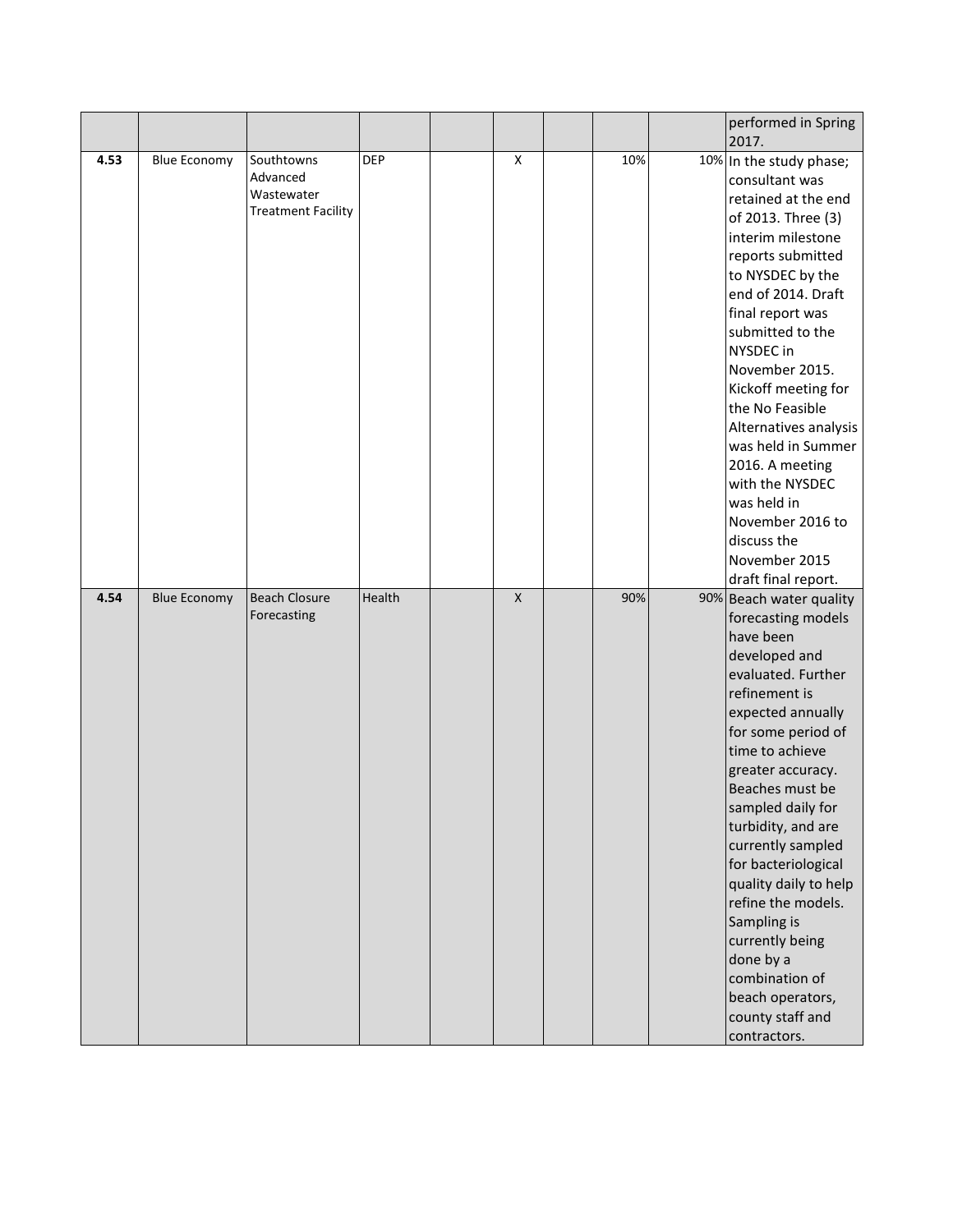| 4.56 | <b>Blue Economy</b>      | Eliminate Bacteria<br>Sources                                                                        | <b>DEP</b> |                      |              | $\pmb{\mathsf{X}}$ | 0%  | 20% Working with the<br><b>ECWQC and LEWPA</b><br>to establish some<br>baseline monitoring<br>that would help<br>complete a 9<br>element watershed<br>plan creating<br>eligibility for GLRI<br>funding for<br>trackdowns.                                                                                                                                                                                                                                                                                                             |
|------|--------------------------|------------------------------------------------------------------------------------------------------|------------|----------------------|--------------|--------------------|-----|---------------------------------------------------------------------------------------------------------------------------------------------------------------------------------------------------------------------------------------------------------------------------------------------------------------------------------------------------------------------------------------------------------------------------------------------------------------------------------------------------------------------------------------|
| 4.58 | <b>Blue Economy</b>      | Maintain and<br>Enhance the<br>existing County<br><b>Natural Parks</b><br>along the Buffalo<br>River | <b>DEP</b> |                      | $\mathsf{x}$ |                    | 40% | 95% The shoreline and<br>habitat restorations<br>at Bailey Peninsula<br>and Red Jacket<br><b>Natural Habitat</b><br>Parks are in the<br>construction phase.<br>During 2016,<br>hardscape shoreline<br>and near-shore<br>restoration features<br>were completed.                                                                                                                                                                                                                                                                       |
|      |                          |                                                                                                      |            | <b>Not Yet Begun</b> |              |                    |     |                                                                                                                                                                                                                                                                                                                                                                                                                                                                                                                                       |
| 3.14 | Workforce<br>Development | Employment<br>Resource<br>Coordinating<br>Council                                                    | <b>WIB</b> |                      |              | $\mathsf{x}$       | 0%  | 0% Though the<br>Employee Resource<br>Coordinating<br>Council has not<br>been convened,<br>collaboration and<br>communication<br>between County<br>departments and<br>community<br>stakeholders<br>continues, and<br>working<br>relationships are<br>strong.<br>Collaboration occurs<br>through<br>participation in<br>outreach events<br>such as the WNY<br>Employment<br>Strikeforce, led by<br>NYSDOL, career fairs<br>hosted by the One<br>Stop system, and<br>participation in the<br>Workforce Coalition,<br>led by the Buffalo |